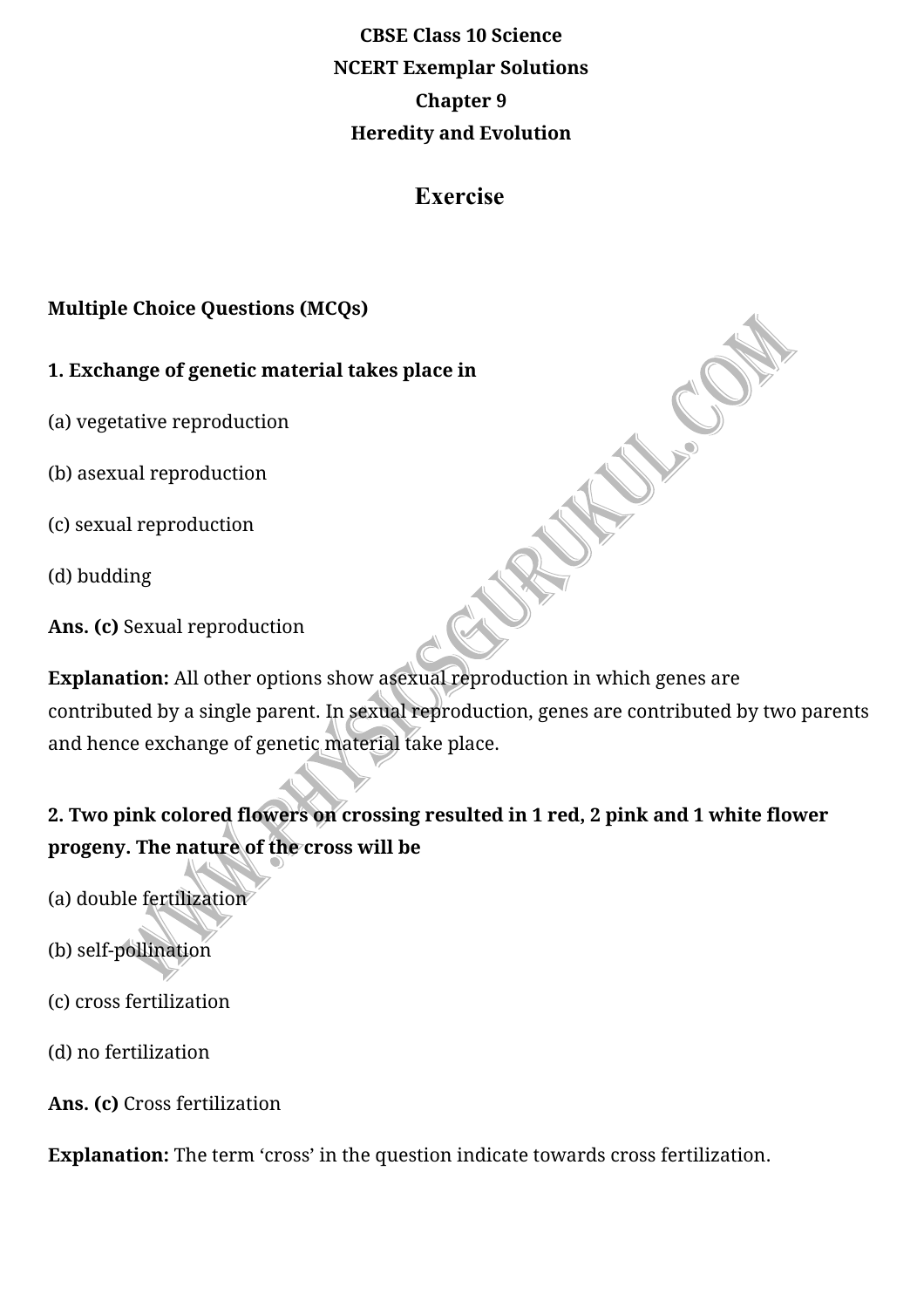## **3. A cross between a tall plant (TT) and short pea plant (tt) resulted in progeny that were all tall plants because**

- (a) tallness is the dominant trait
- (b) shortness is the dominant trait
- (c) tallness is the recessive trait
- (d) height of pea plant is not governed by gene  $T'$  or  $T'$
- **Ans.** (a) tallness is the dominant trait

**Explanation:** In mono hybrid cross, dominant character is the only character expressed in the first generation of progeny.

## **4. Which of the following statement is incorrect?**

- (a) For every hormone there is a gene.
- (b) For every protein there is a gene.
- (c) For production of every enzyme there is a gene.
- (d) For every molecule of fat there is a gene
- Ans. (d) For every molecule of fat there is a gene

**Explanation:** Hormone and enzymes are made up of proteins and formation of any particular protein is also controlled by a particular gene. But fat formation does not depends on gene. Hence, all other options are correct.

## **5. If a round, green seeded pea plant (RR yy) is crossed with wrinkled, yellow seeded pea plant, (rr YY) the seeds produced in F<sub>1</sub> generation are**

- (a) round and yellow
- (b) round and green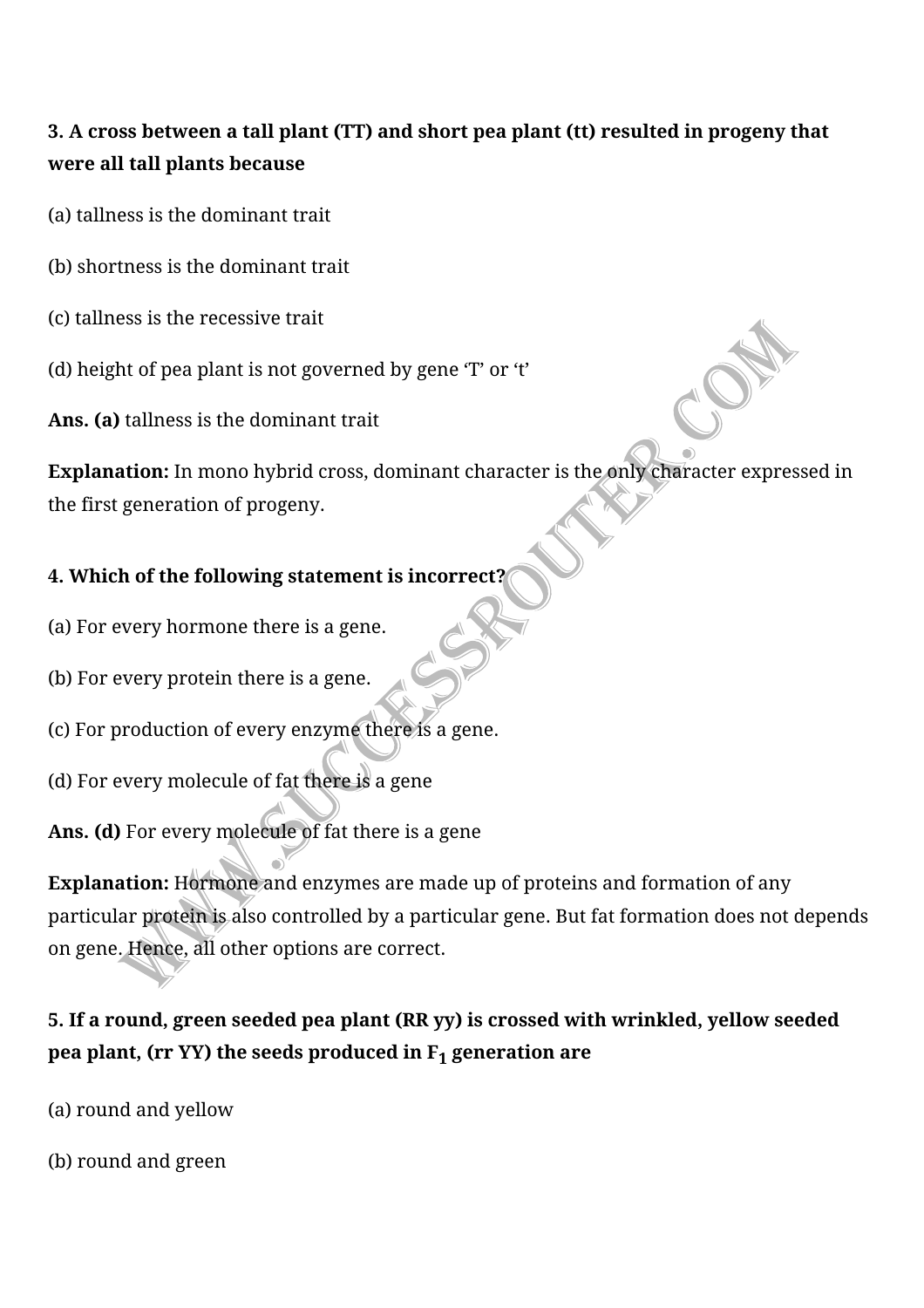(c) wrinkled and green

(d) wrinkled and yellow

Ans. (a) round and yellow

**Explanation:** Here, roundness and yellow color, are dominant characters. These will be fully expressed in  $F_1$  generation.

6. In human males all the chromosomes are paired perfectly except one. This/ these **unpaired chromosomes is/are**

**(i) large chromosome (ii) small chromosome (iii) Y-chromosome (iv) X-chromosome**  $(a)$  (i) and (ii)

(b) (iii) only

 $(c)$  (iii) and (iv)

 $(d)$  (ii) and (iv)

**Ans.** (c) (iii) and (iv)

**Explanation:** These are sex chromosomes determining the gender of the offspring.

### **7. The maleness of a child is determined by**

- (a) the X chromosome in the zygote
- (b) the Y chromosome in zygote
- (c) the cytoplasm of germ cell which determines the sex
- (d) sex is determined by chance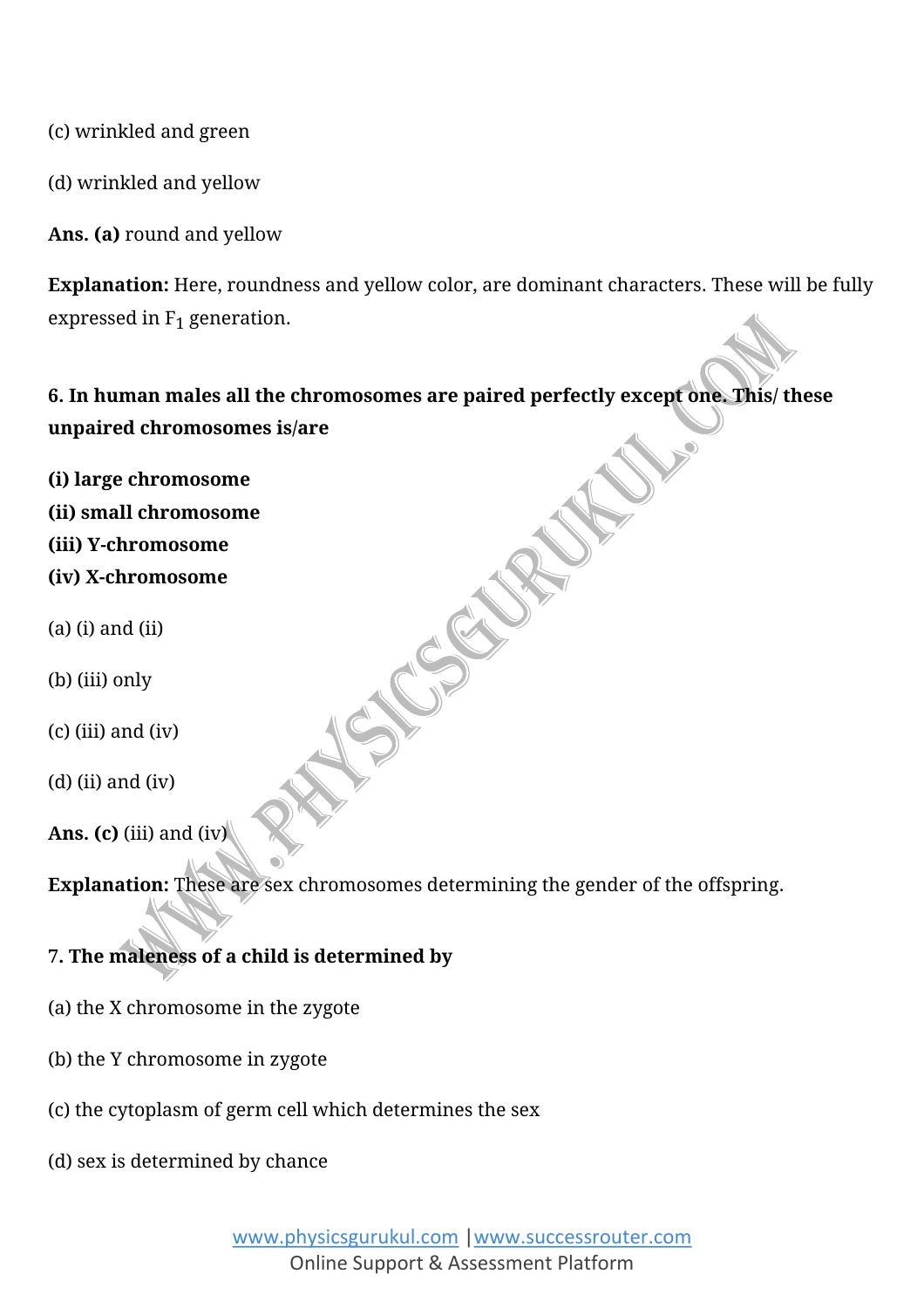### Ans. (b) the Y chromosome in zygote

**Explanation:** If a sperm with Y chromosome fertilizes the egg, the resulting zygote would develop into a male child.

### 8. A zygote which has an X-chromosome inherited from the father will develop into a

(a) boy

(b) girl

(c) X- chromosome does not determine the sex of a child

(d) either boy or girl

**Ans.** (**b**) Girl

**Explanation:** As X-chromosome from the father will mate the X-chromosome of the mother resulting in XX-chromosome of the child as  $23<sup>rd</sup>$  pair.

## **9. Select the incorrect statement**

(a) Frequency of certain genes in a population change over several generations resulting in evolution

(b) Reduction in weight of the organism due to starvation is genetically controlled

(c) Low weight parents can have heavy weight progeny

(d) Traits which are not inherited over generations do not cause evolution

Ans. (b) Reduction in weight of the organism due to starvation is genetically controlled **Explanation:** Weight loss/gain depends on external factors and are not carried genetically.

**10. New species may be formed if** 

**(i) DNA undergoes significant changes in germ cells**

**(ii) chromosome number changes in the gamete**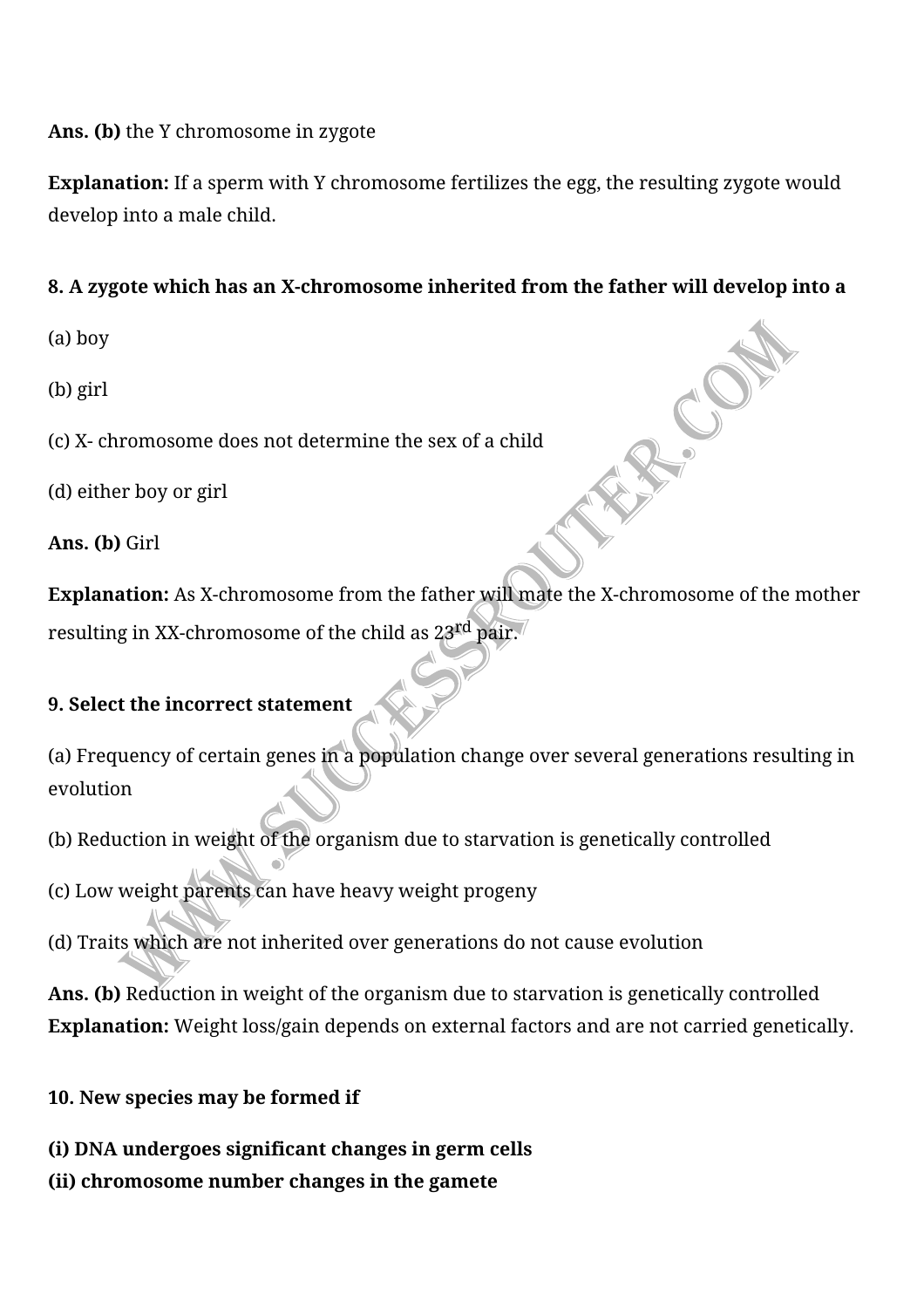## (iii) there is no change in the genetic material **(iv) mating does not take place**

 $(a)$  (i) and (ii)

 $(b)$  (i) and (iii)

 $(c)$  (ii), (iii) and (iv)

 $(d)$  (i), (ii) and (iii)

**Ans.** (a) (i) and (ii)

**Explanation:** If there is no change in the genetic material, then no evolution would take place. Sexual reproduction cannot take place without mating. Hence, statements (iii) and (iv) are incorrect.

**11. Two pea plants one with round green seeds (RRyy) and another with wrinkled** yellow (rrYY) seeds produce  $F_1$  progeny that have round, yellow (RrYy) seeds. When  $F_1$ plants are selfed, the F<sub>2</sub> progeny will have new combination of characters. Choose the **new combination from the following**

- **(i) Round, yellow (ii) Round, green (iii) Wrinkled, yellow (iv) Wrinkled, green**
- (a) (i) and  $(ii)$
- $(b)$  (i) and  $(iv)$
- $(c)$  (ii) and (iii)

 $(d)$  (i) and (iii)

**Ans.** (c) (ii) and (iii)

**Explanation:** As we see in punette square, the new combination formed in F2 progeny is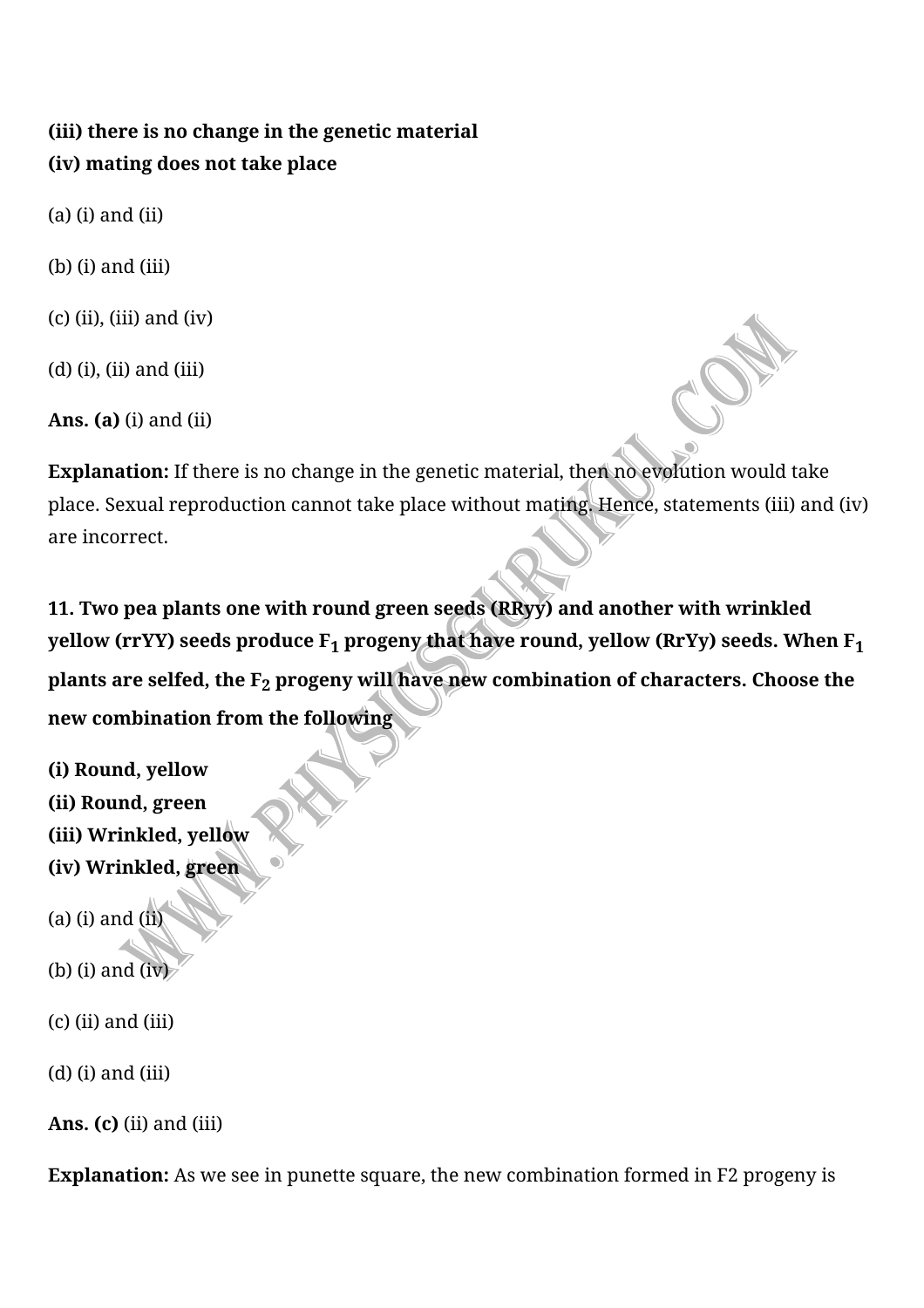

### Round, green (RRyy) and Wrinkled, yellow (rrYY)

## 12. A basket of vegetables contains carrot, potato, radish and tomato. Which of them represent the correct homologous structures?

- (a) Carrot and potato
- (b) Carrot and tomato
- (c) Radish and carrot
- (d) Radish and potato
- Ans. (c) Radish and carrot

**Explanation:** They have similar design and origin.

### **13. Select the correct statement**

- (a) Tendril of a pea plant and phylloclade of Opuntia are homologous
- (b) Tendril of a pea plant and phylloclade of Opuntia are analogous
- (c) Wings of birds and limbs of lizards are analogous
- (d) Wings of birds and wings of bat are homologous
- **Ans. (a)** Tendril of a pea plant and phylloclade of Opuntia are homologous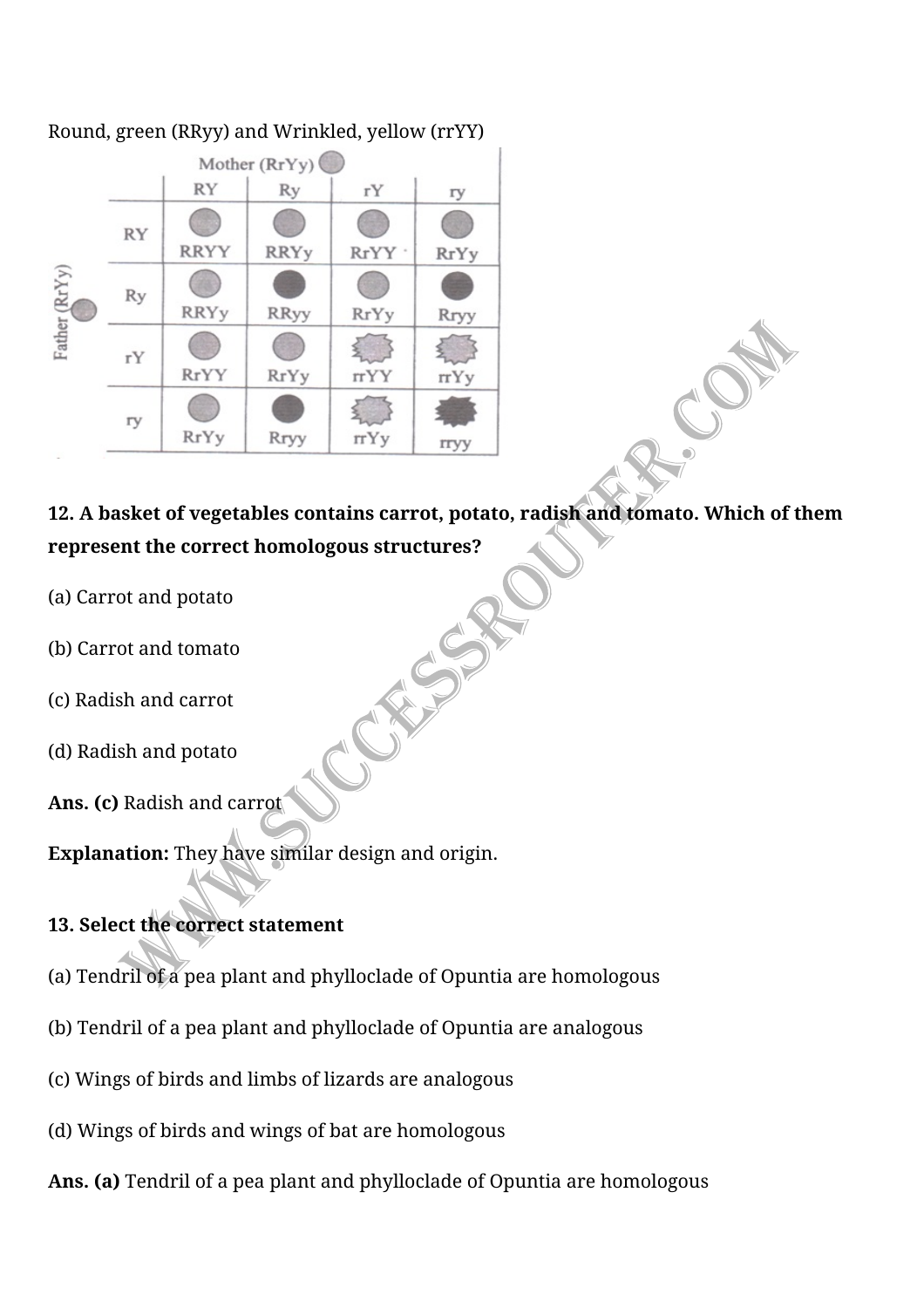**Explanation:**They have similar design and origin, hence they are homologous.

## 14. If the fossil of an organism is found in the deeper layers of earth, then we can **predict** that

- (a) the extinction of organism has occurred recently
- (b) the extinction of organism has occurred thousands of years ago
- (c) the fossil position in the layers of earth is not related to its time of extinction
- (d) time of extinction cannot be determined
- Ans. (b) the extinction of organism has occurred thousands of years ago
- **Explanation:** Older fossils are found in deeper layers.

## **15. Which of the following statements is not true with respect to variation?**

- (a) All variations in a species have equal chance of survival
- (b) Change in genetic composition results in variation
- (c) Selection of variants by environmental factors forms the basis of evolutionary processes.
- (d) Variation is minimum in asexual reproduction
- Ans. (a) All variations in a species have equal chance of survival.
- **Explanation:** Only useful variations stand a chance of survival.

The nature selects the fittest variation among all.

## **16. A trait in an organism is influenced by**

- (a) paternal DNA only
- (b) maternal DNA only
- (c) both maternal and paternal DNA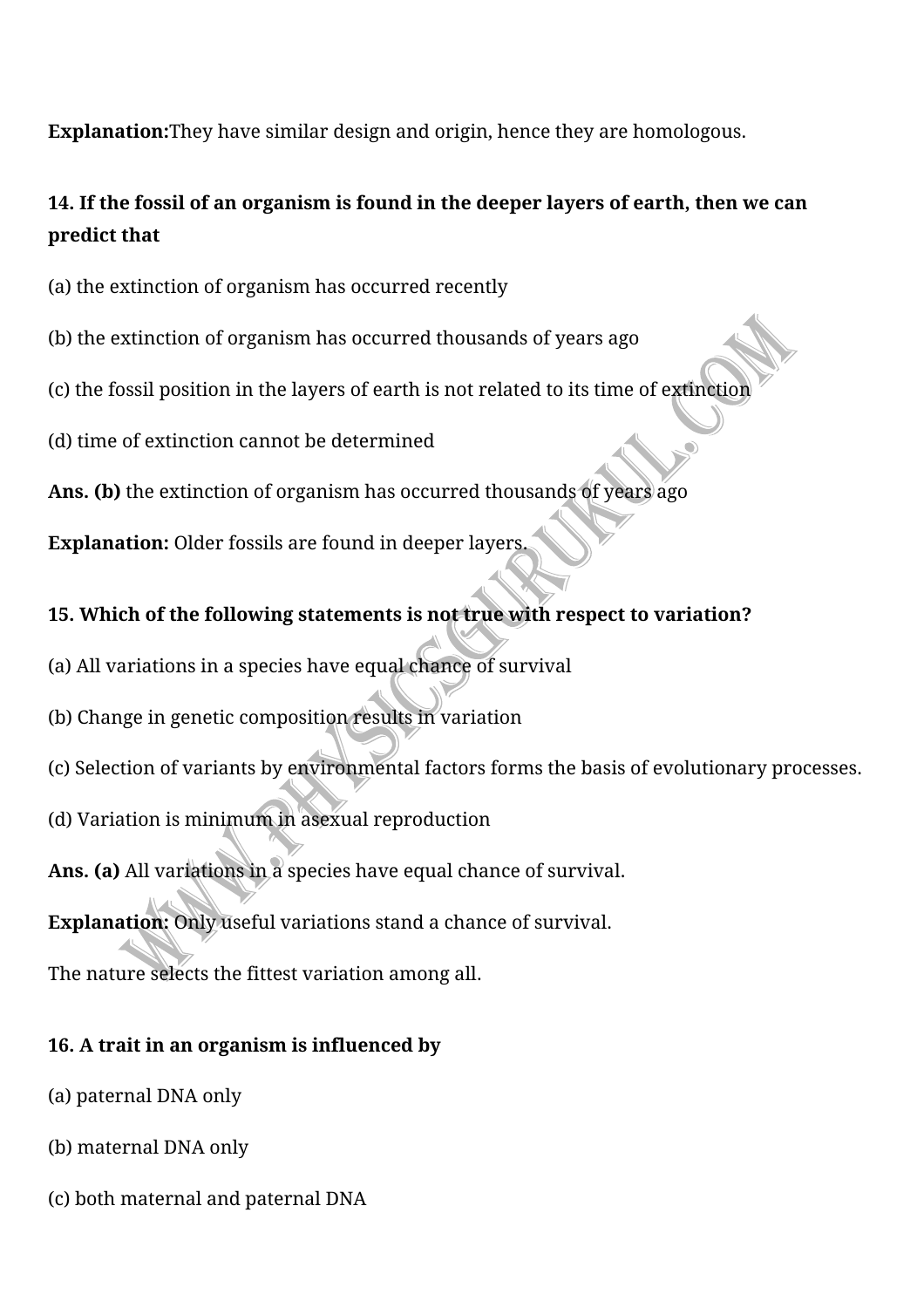(d) neither by paternal nor by maternal DNA

Ans. (c) both maternal and paternal DNA

**Explanation:** Since DNA in an organism is contributed by two parents, hence traits are influenced by both maternal and paternal DNA.

### 17. Select the group which shares maximum number of common characters

- (a) two individuals of a species
- (b) two species of a genus
- (c) two genera of a family
- (d) two genera of two families
- Ans. (a) two individuals of a species

**Explanation:** Species is the lowest taxon and hence members of same species share the maximum number of common characters.

### 18. According to the evolutionary theory, formation of a new species is generally due to

- (a) sudden creation by nature
- (b) accumulation of variations over several generations
- (c) clones formed during asexual reproduction
- (d) movement of individuals from one habitat to another
- Ans. (b) accumulation of variations over several generations

**Explanation:** Whenever there is a variation in DNA a new species is formed. But making of clones and movement from one habitat to another does not results in DNA variation. Moreover, Theory of Sudden Creation was disapproved by the scientists.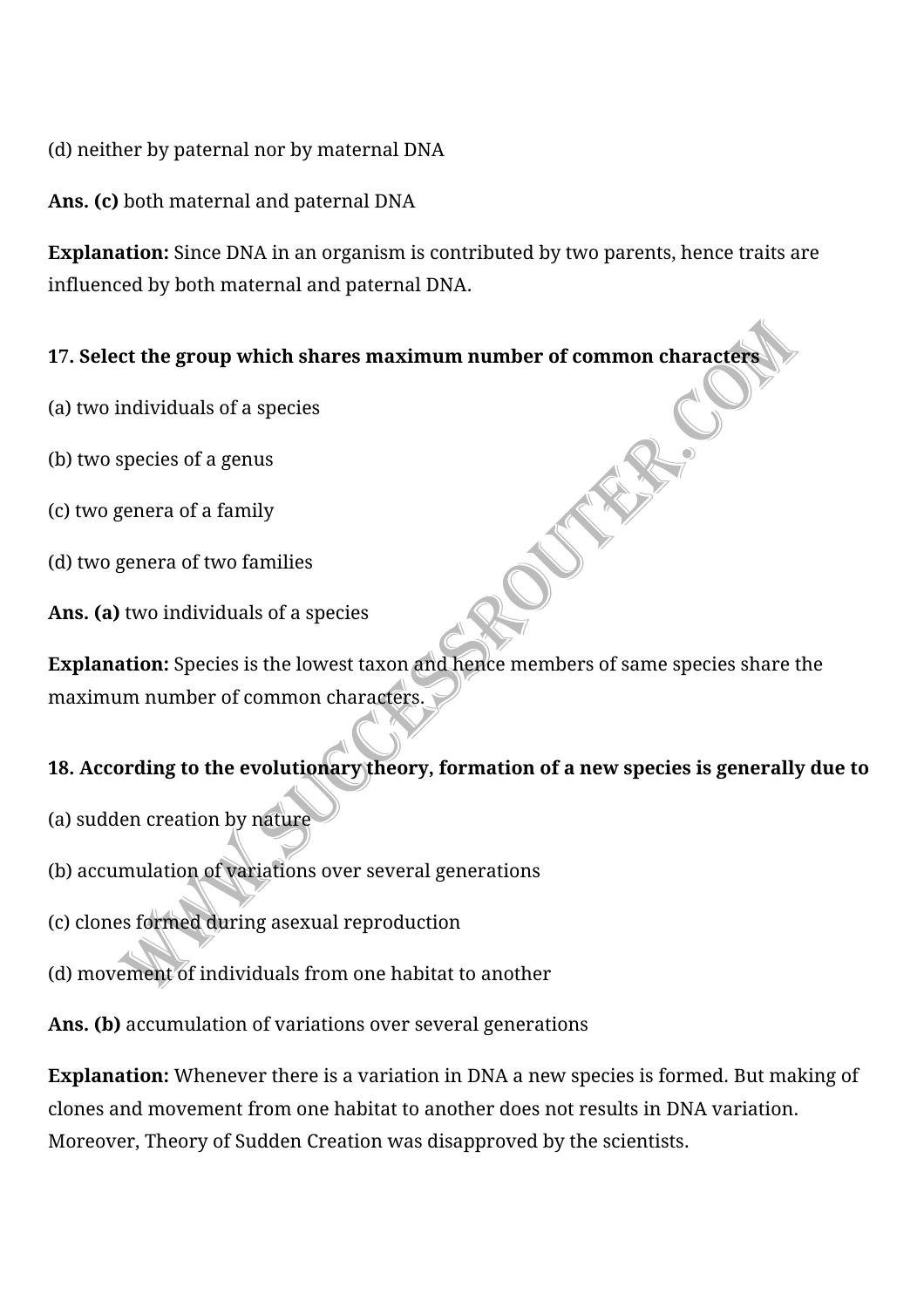## **19. From the list given below, select the character which can be acquired but not inherited**

- (a) color of eye
- (b) color of skin
- (c) size of body
- (d) nature of hair
- Ans. (c) size of body

**Explanation:** A person can become fat of thin because of diet. A person can develop muscular body through regular exercise. But these characters cannot be inherited in the next generation.

# 20. The two versions of a trait (character) which are brought in by the male and female **gametes are situated on**

- (a) copies of the same chromosome
- (b) two different chromosomes
- (c) sex chromosomes
- (d) any chromosome

## Ans. (b) Two different chromosomes

**Explanation:** This is the reason; one version is expressed in some progenies, while another version is expressed in some other progenies.

## **21. Select the statements that describe characteristics of genes**

- **(i) genes are specific sequence of bases in a DNA molecule**
- **(ii) a gene does not code for proteins**
- (iii) in individuals of a given species, a specific gene is located on a particular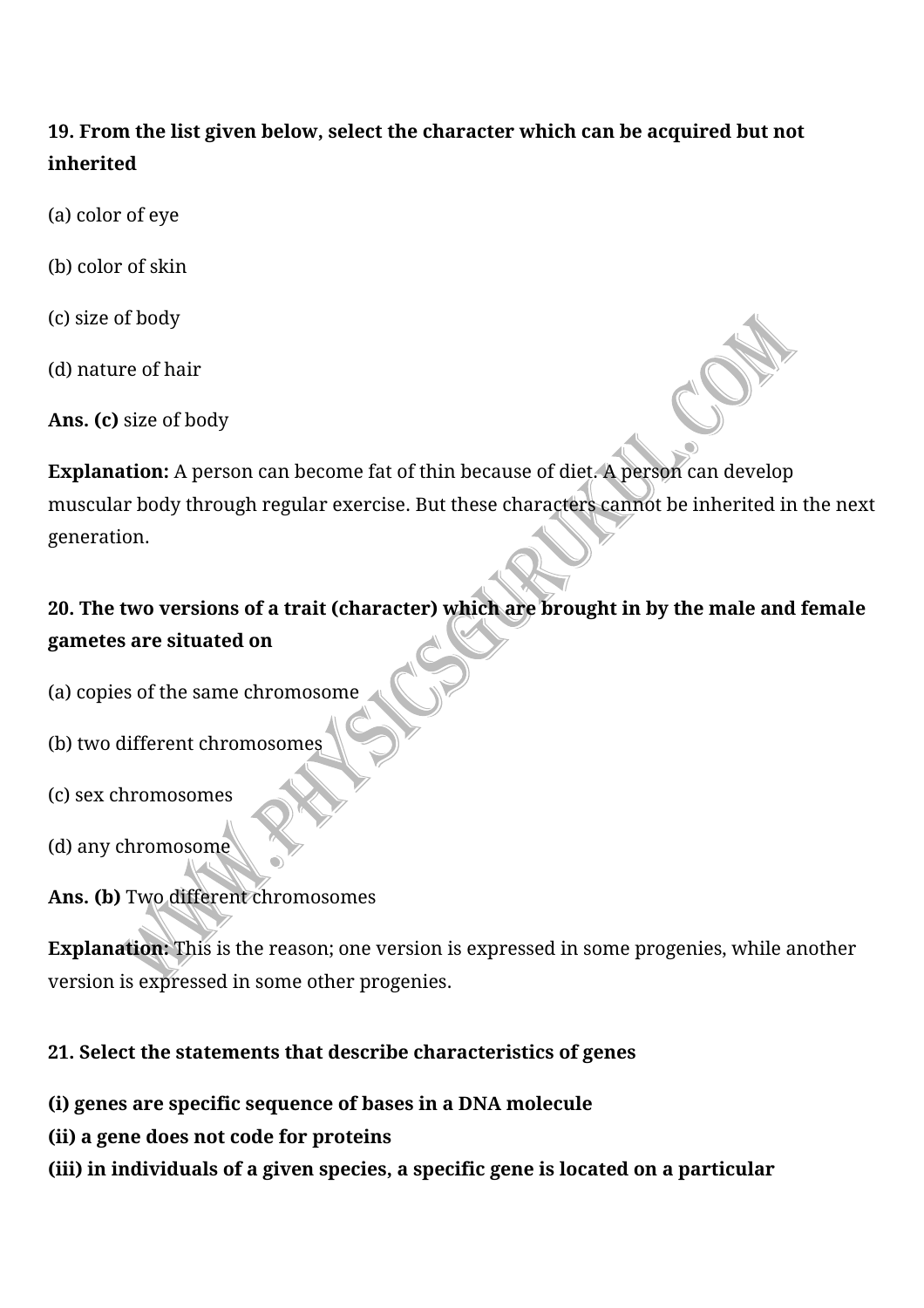#### **chromosome**

**(iv) each chromosome has only one gene**

- $(a)$  (i) and (ii)
- $(b)$  (i) and (iii)
- $(c)$  (i) and (iv)
- $(d)$  (ii) and (iv)

**Ans. (b)** (i) and (iii)

**Explanation:** A gene codes for proteins and hence statement (ii) is incorrect. A chromosome can have many genes and hence statement (iv) is incorrect.

# **22. In peas, a pure tall plant (TT) is crossed with a short plant (tt). The ratio of pure tall plants to short plants in**  $F_2$  **is**

- $(a) 1: 3$
- (b)  $3:1$
- $(c)$  1: 1
- $(d)$  2: 1
- **Ans.** (c) 1:1

**Explanation:** A cross between (TT) and (tt) would produce progenies with following genotypes: Pure tall (TT), Mixed tall (Tt) and Short (tt). The ratio of pure tall and pure short plant is  $1:1.$  Their ratio can be given by following Punette Square:

| T                              | <b>TT</b> | Tt |  |  |
|--------------------------------|-----------|----|--|--|
|                                | Tt        | tt |  |  |
| 1TT:2Tt:1tt<br>3 Tall: 1 Short |           |    |  |  |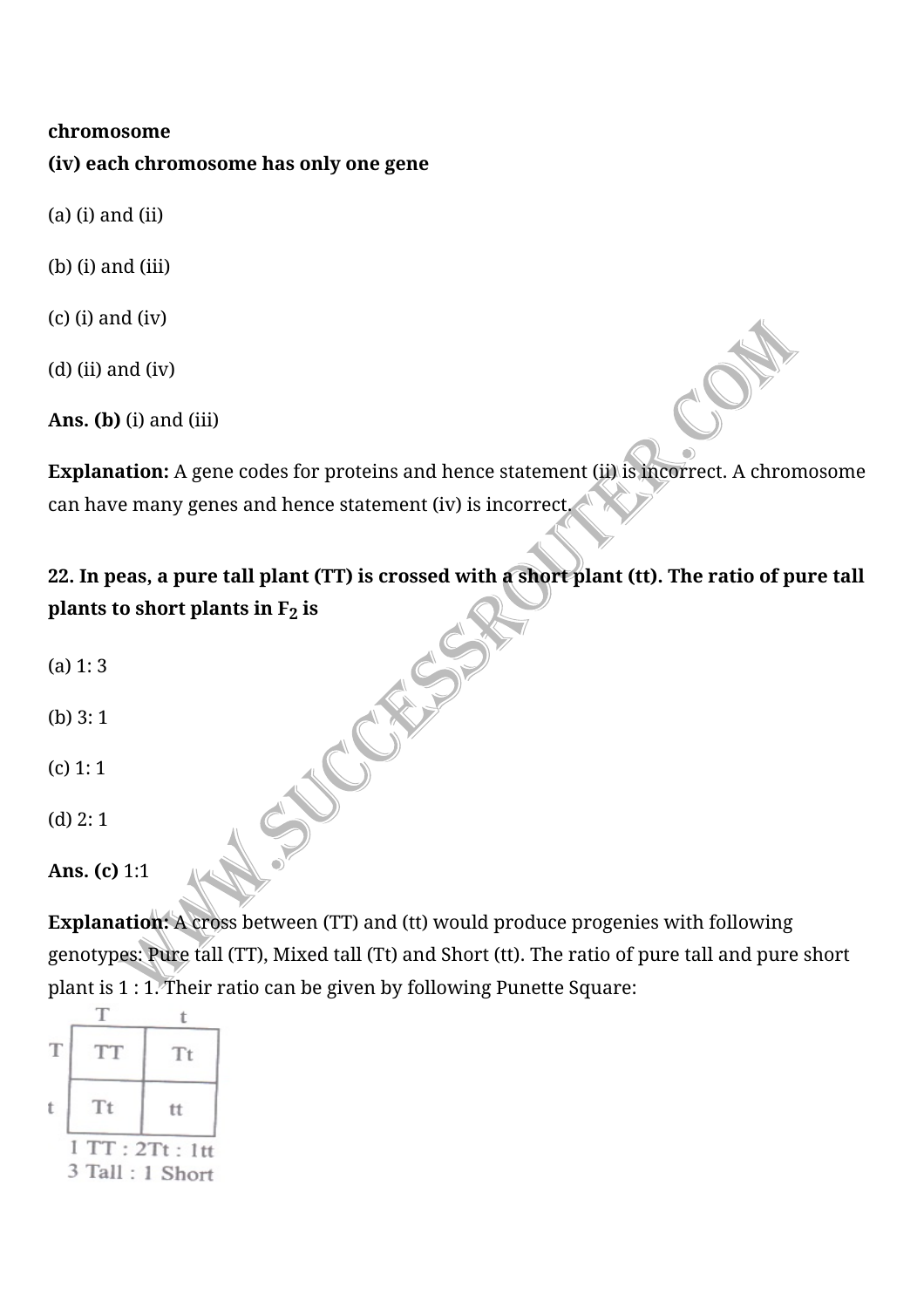### **23. The number of pair (s) of sex chromosomes in the zygote of humans is**

- (a) one
- (b) two
- (c) three
- (d) four
- **Ans.** (a) One

**Explanation:** 23<sup>rd</sup> pair contains sex chromosomes.

#### 24. The theory of evolution of species by natural selection was given by

- (a) Mendel
- (b) Darwin
- (c) Morgan
- (d) Lamarck
- Ans. (b) Darwin

# **25. Some dinosaurs had feathers although they could not fly but birds have feathers** that help them to fly. In the context of evolution this means that

- (a) reptiles have evolved from birds
- (b) there is no evolutionary connection between reptiles and birds
- (c) feathers are homologous structures in both the organisms
- (d) birds have evolved from reptiles
- Ans. (d) Birds have evolved from reptiles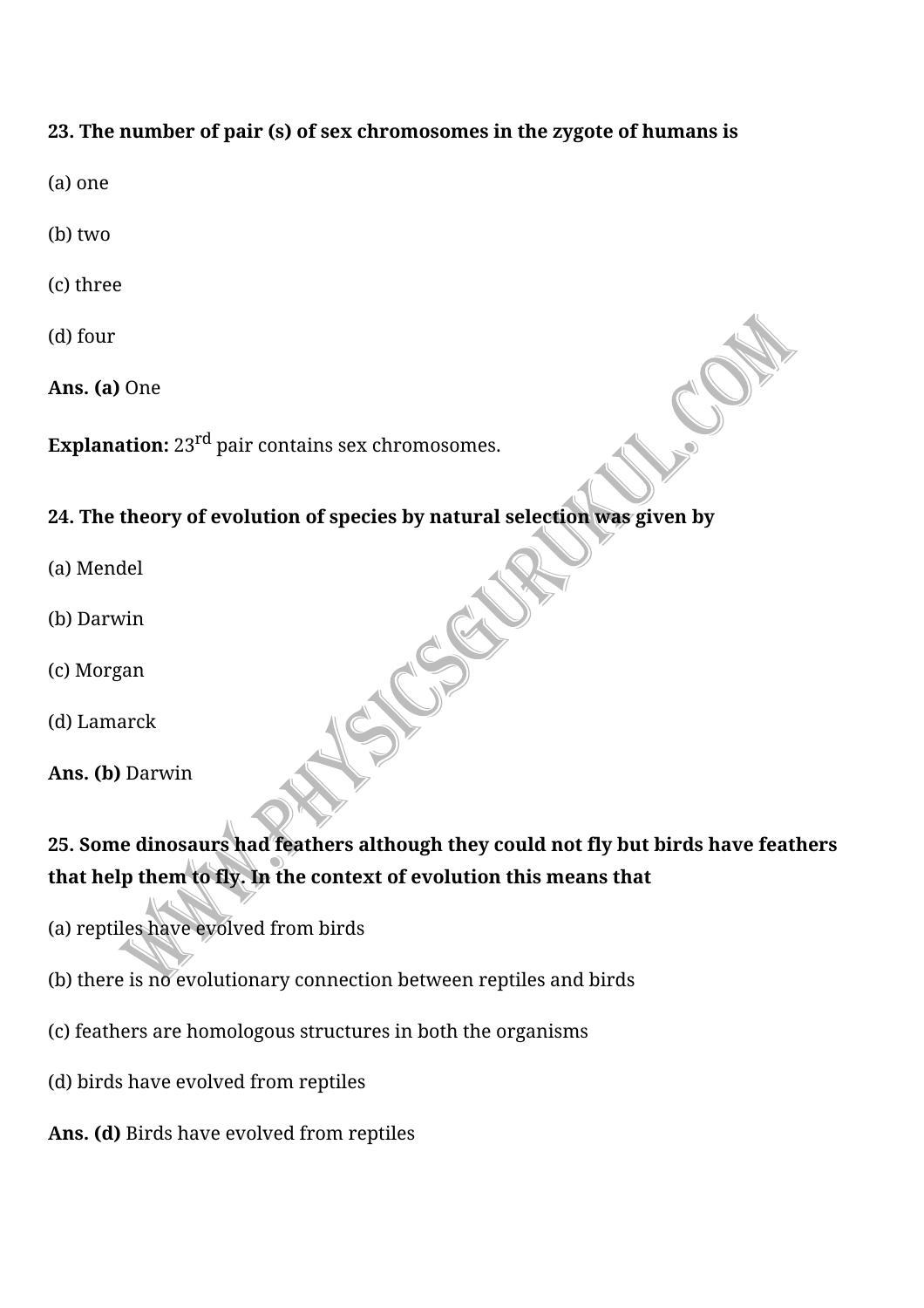### **Short Answer Questions**

#### **26. How is the sex of a newborn determined in humans?**

Ans. Somatic cell of human beings has 23 pairs of chromosomes. Out of them the 23<sup>rd</sup> pair contains sex chromosomes. In a male, the somatic cell has X and Y chromosomes in 23<sup>rd</sup> pair. In female, the somatic cell has XX chromosomes in 23 $^{rd}$  pair. So, a sperm can have either X or Y chromosome as the  $23^{\text{rd}}$  chromosome. On the other hand, an egg has X chromosome as the  $23^{\text{rd}}$  chromosome. When a sperm with X chromosome fertilizes the egg, the resulting zygote develops into a girl child. When a sperm with Y chromosome fertilizes the egg, the resulting zygote develops into a male child.

# 27. Do genetic combination of mothers play a significant role in determining the sex of **a new born?**

Ans. No, because mothers have a pair of X-chromosomes. All children will inherit an 'X' chromosome from their mother regardless of whether they are boys or girls. The sex of a new born is determined by the  $23<sup>rd</sup>$  pair of chromosome of the father.

#### 28. Mention three important features of fossils which help in the study of evolution.

Ans. (a) Fossils represent modes of preservation of ancient species.

(b) Fossils help in establishing evolutionary traits among organisms and their ancestors.

(c) The age of the fossil helps in determining the time period in which that species lived.

#### 29. Why do all the gametes formed in human females have an X chromosome?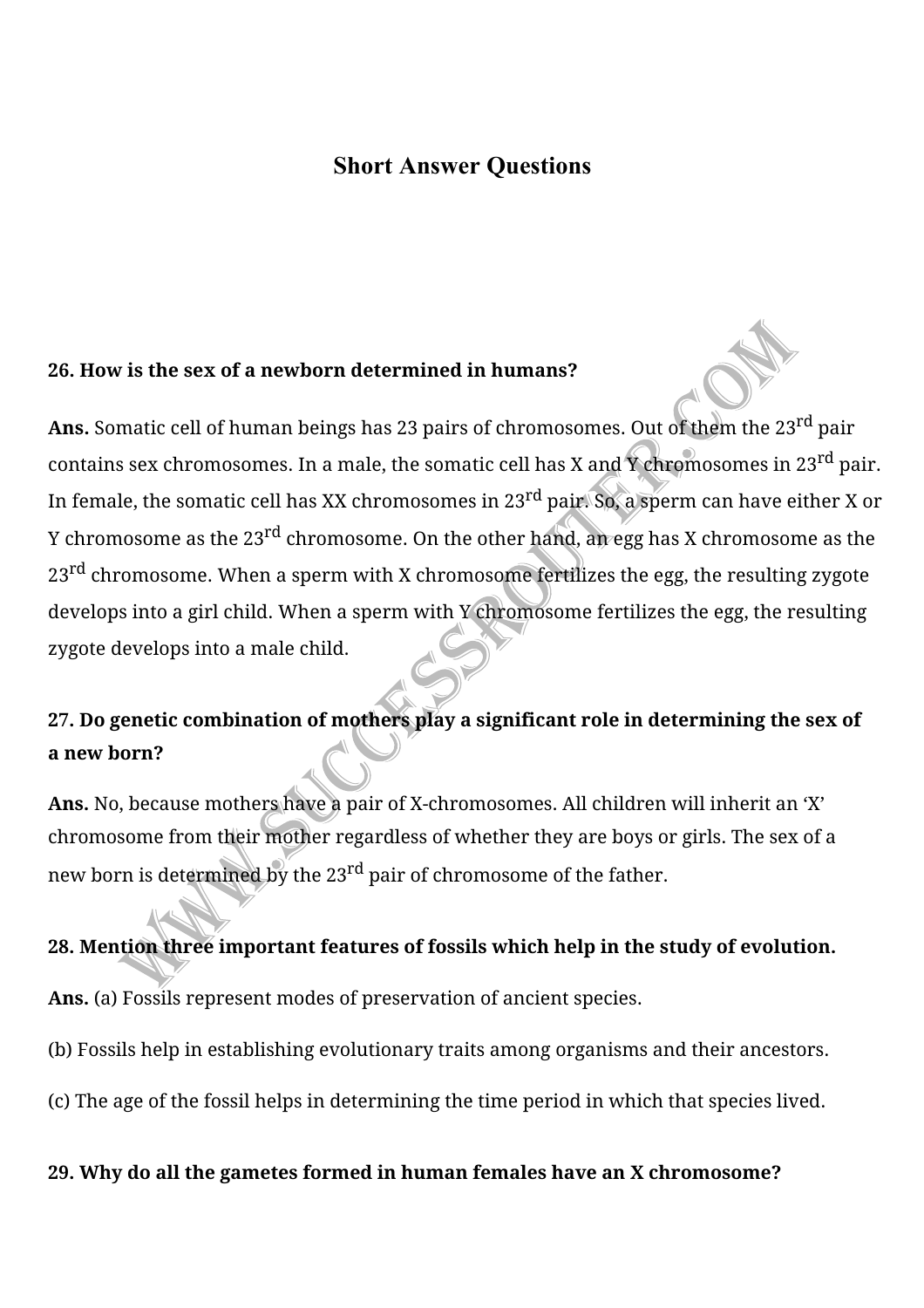**Ans.** Human females have the two X chromosomes called sex chromosomes as 23<sup>rd</sup> pair of chromosome. During meiosis at the time of gamete formation, one X chromosome enters each gamete. Hence all the female gametes possess an X chromosome.

## **30. In human beings, the statistical probability of getting either a male or female child is 50: 50. Give a suitable explanation.**

**Ans.** The sex of an infant is determined by the type of sex chromosome contributed by the male gamete. Since the ratio of male gametes containing X chromosome and those containing Y chromosome is 50: 50, the statistical probability of male or a female infant is also 50: 50.

## **31.** A very small population of a species faces a greater threat of extinction than a larger population. Provide a suitable genetic explanation.

Ans. A small population of a species faces a greater threat of extinction than a larger population. Following are some genetic explanation for this:

**(a) Inbreeding:** A small population promotes inbreeding. This results in least number of variations being incorporated in subsequent generations.

**(b) Genetic drift:** A small population is more exposed to sudden changes in the environment. The genetic drift because of sudden changes has the potential to wipe off the entire population.

**(c) Inbreeding depression:** It results in negative population growth which is further detrimental to the survival of the species.

## **32. What are homologous structures? Give an example. Is it necessary that homologous** structures always have a common ancestor?

Ans. Structures which have a common basic structure but perform different functions are called homologous structures. e.g... fore limbs of reptiles, amphibians and mammals. For example: the forelimbs of frog and dog are homologous structure, as they are comprised of similar bones which are humerus, radio-ulna, carpal and metacarpals. The forelimbs of frog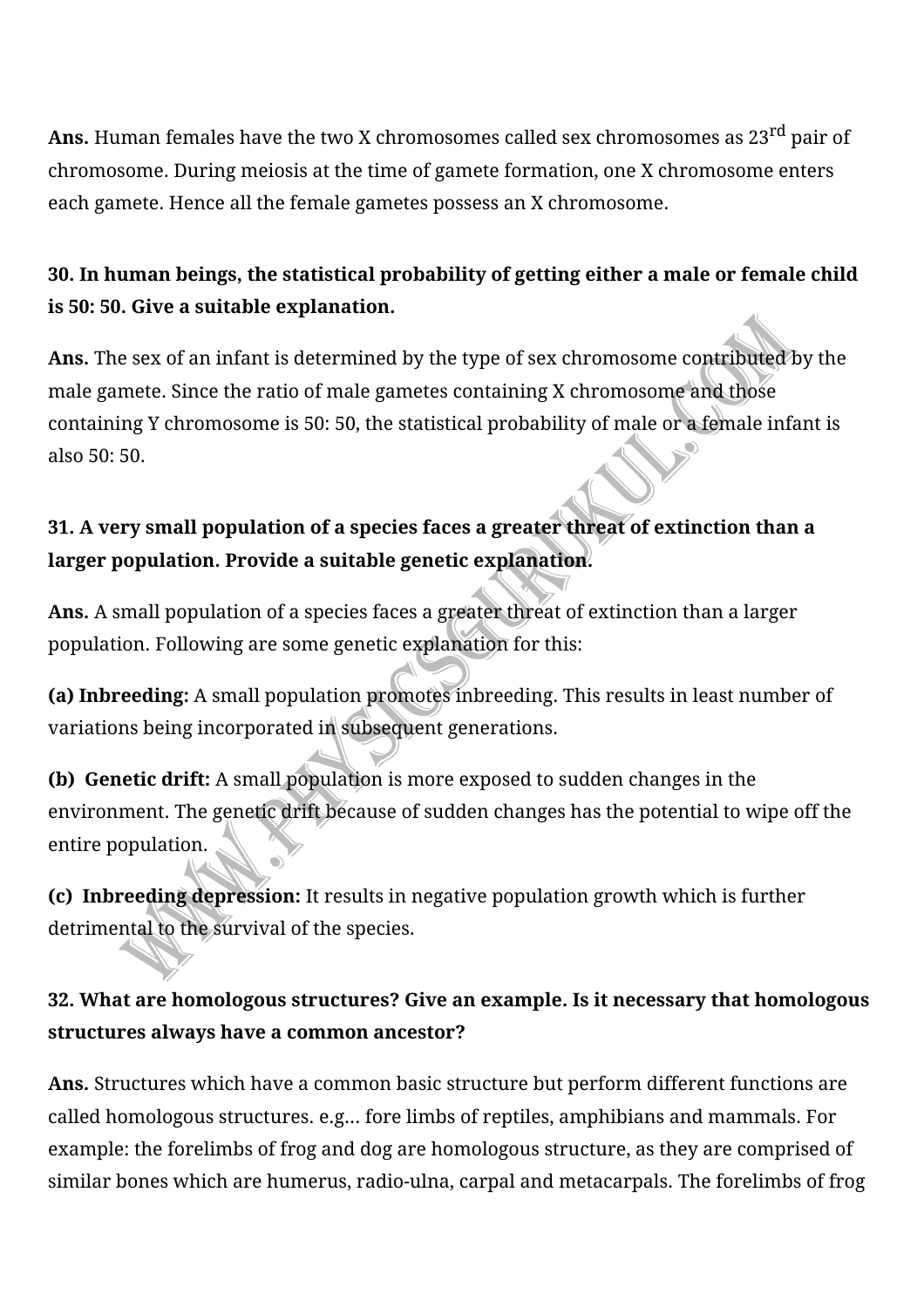are adapted for jumping movement, while the forelimbs of dog are adapted for walking and running. Yes, they have common ancestor but variously modified to carry out different activities. It is necessary that homologous structures always have a common ancestor.

## **33. Does the occurrence of diversity of animals on earth suggest their diverse ancestry** also? Discuss this point in the light of evolution.

**Ans.** Though animals have a vast diversity in structures they probably do not have a common ancestry, because common ancestry may greatly limit the extent of diversity. But we can group the animals into different groups and subgroups; on the basis of certain common characters. As many of these diverse animals are inhabiting the same habitat, their evolution by geographical isolation and speciation is also not likely. Thus, a common ancestry for all the animal is not the likely theory.

# **34. Give the pair of contrasting traits of the following characters in pea plant and** mention which is dominant and recessive (i) yellow seed (ii) round seed.

Ans. (a) yellow — dominant

green — recessive

 $(b)$  round  $-$  dominant

wrinkled — recessive

### **35. Why did Mendel choose pea plant for his experiments?**

Ans. (a) Easy to grow

- (b) Short life span
- (c) Easily distinguishable characters
- (d) Larger size of flower
- (e) Self pollinated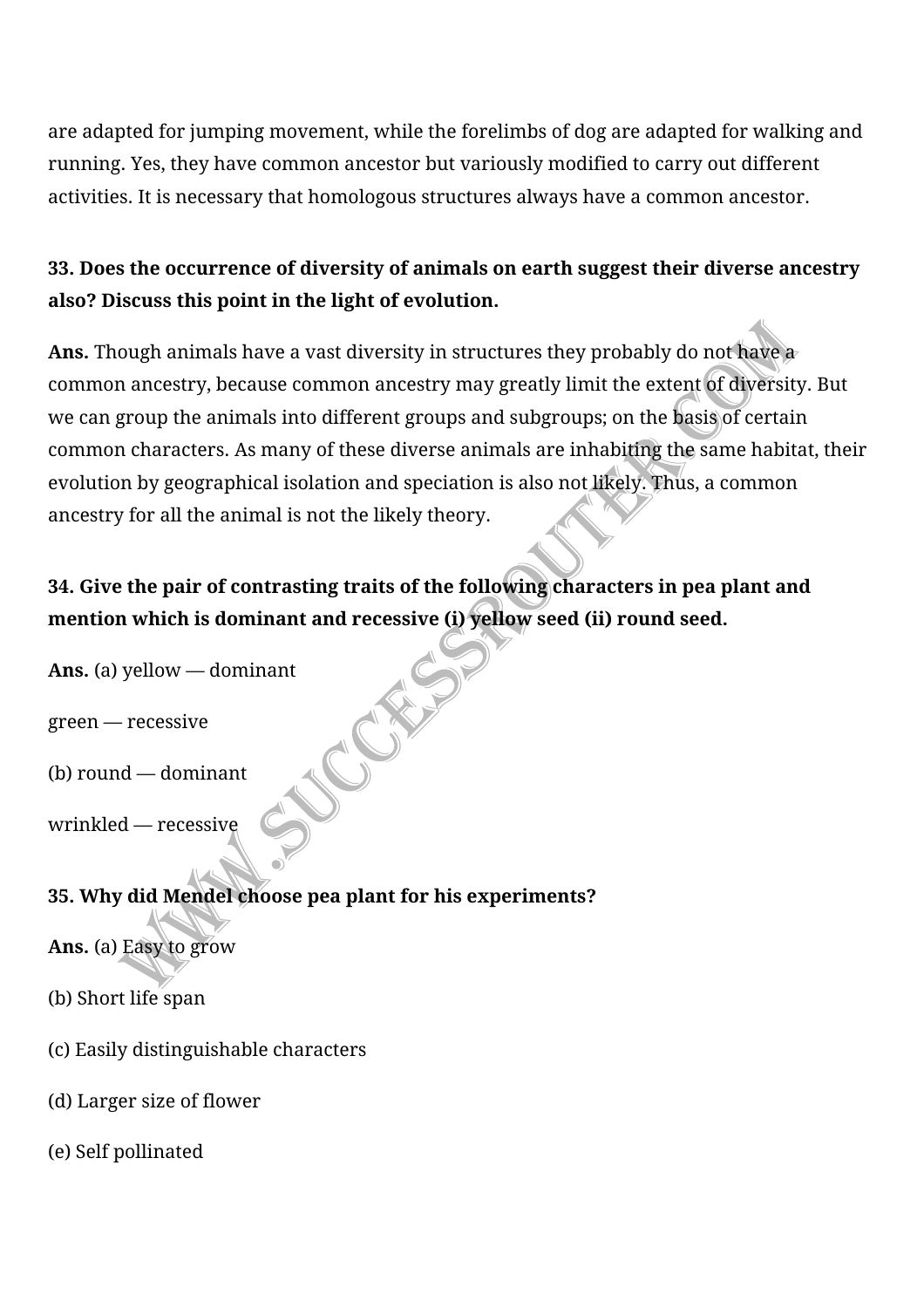(f) Cross-Pollination can be done easily

## **36. A woman has only daughters. Analyze the situation genetically and provide a** suitable explanation.

Ans. (a) The woman produces ova with 'X' chromosome

(b) The man produces sperms with X and Y chromosome which actually determines the sex of the baby.

Here, the X-chromosome of father's sperm combines with the X-chromosome of mother's egg resulting in daughters. The statistical probability of birth of a boy or girl is 50:50, which depends on the father.

**REAL PROPERTY** 

www.physicsgurukul.com |www.successrouter.com Online Support & Assessment Platform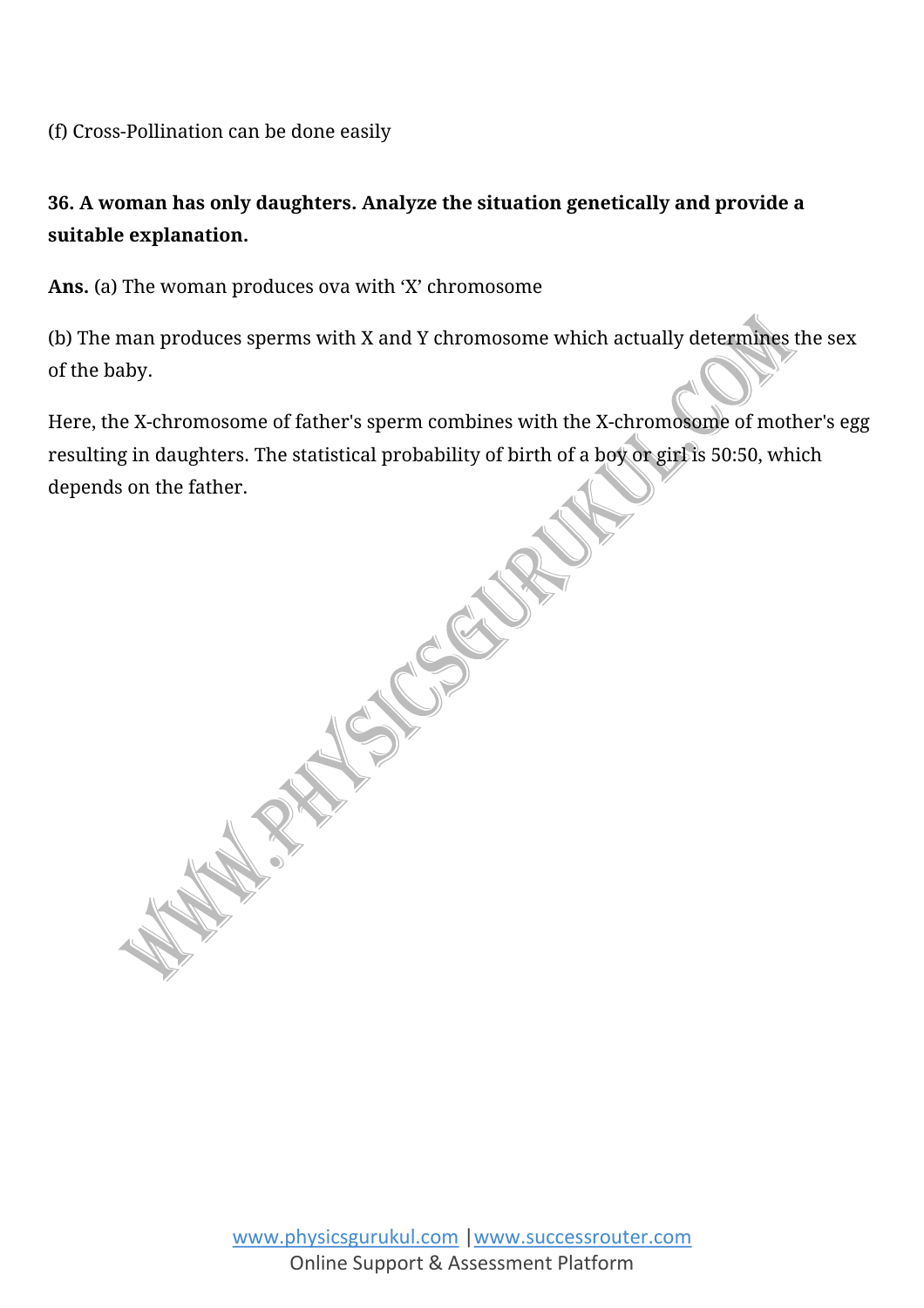## **Long Answer Questions**

# **37.** Does geographical isolation of individuals of a species lead to formation of a new species? Provide a suitable explanation.

Ans. Yes, geographical isolation gradually leads to genetic drift. This may impose limitations to sexual reproduction of the separated population. Slowly the separated individuals will reproduce among themselves and generate new variations. Continuous accumulation of those variations through a few generations may ultimately lead to the formation of a new species.

## **38. Bacteria have a simpler body plan when compared with human beings. Does it mean** that human beings are more evolved than bacteria? Provide a suitable explanation.

Ans. It depends on our perspective through which we try to evaluate evolution. If complexity in body design is the parameter to define evolution, then human beings are more evolved than bacteria. Bacteria are unicellular while human beings are multicellular. Bacteria show cellular level of organization, while human beings show organ system level of organization. In terms of complexity human beings are definitely highly evolved compared to bacteria.

But when we compare the ability of survival, then situation is quite opposite. Human beings are living in almost every part of the earth but they can live only on land. Moreover, in extreme environmental conditions, human beings make artificial facilities to counter the adverse conditions. This means their body is not adapted to withstand extreme climatic conditions. Bacteria, on the other hand, are known to be present almost everywhere on earth. They are known to live even in some of the harshest conditions; like Sulphur spring, crater of volcano, etc. Bacteria can survive in highly acidic environment and they can survive extreme temperatures. From this angle, bacteria can be considered as more evolved than human beings.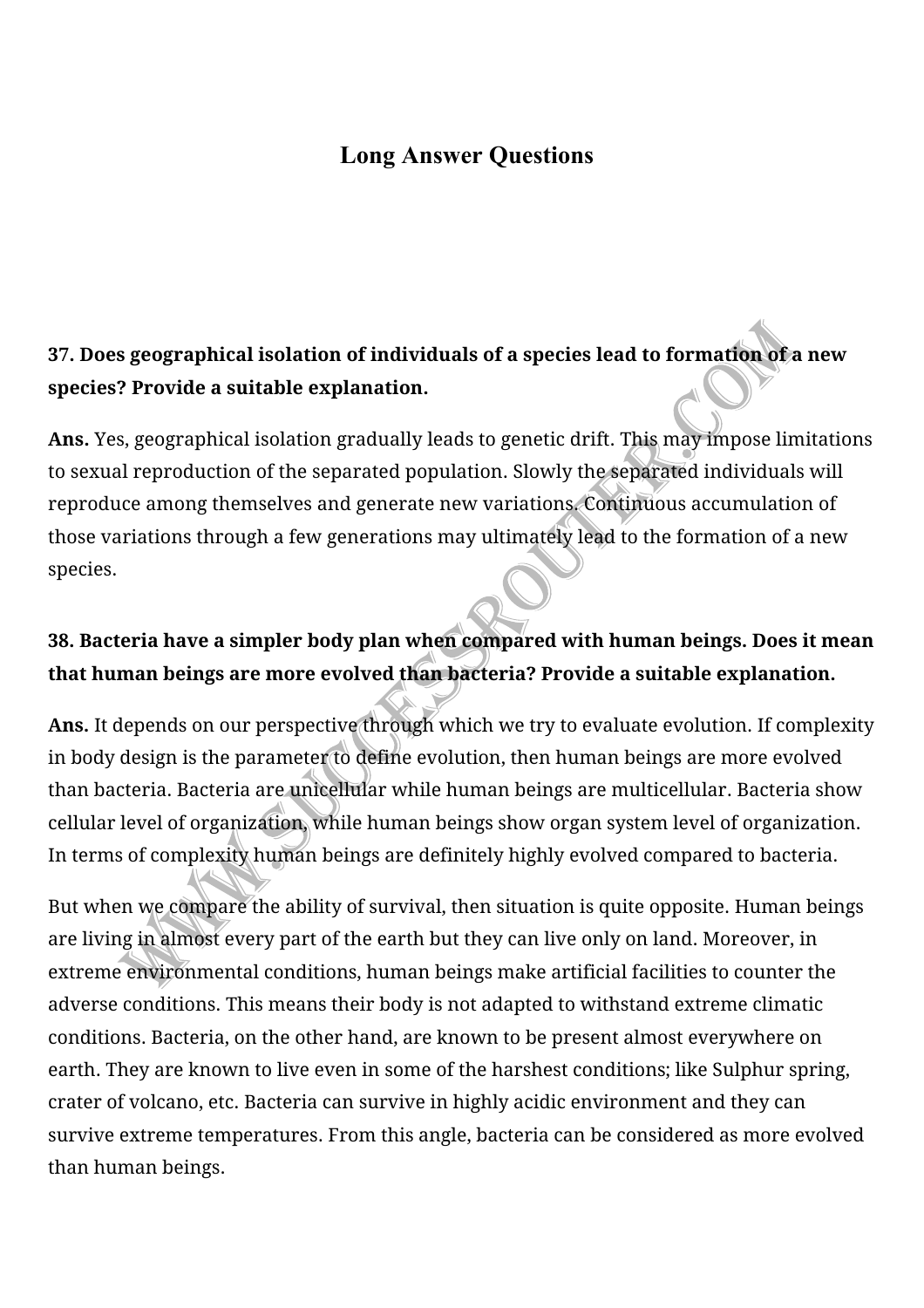## **39. All the human races like Africans, Asians, Europeans, Americans and others might** have evolved from a common ancestor. Provide a few evidences in support of this view.

**Ans.** All the human races appear to be different but they have a large number of common characters. The list of common characters can be very long but we can make a shorter list:

- Similar size of brain.
- Bipedal locomotion
- Hair of body.
- Ability to handle tools.
- Ability to communicate using language.
- Highly complex social behavior.
- Same body design.

All these characters show a common ancestry for all human races. Moreover, the fact that all human beings are able to interbreed keeps them under the same species.

# **40. Differentiate between inherited and acquired characters. Give one example for each type.**

### **Ans.**

| <b>Inherited characters</b>               | <b>Acquired characters</b>                                               |  |  |
|-------------------------------------------|--------------------------------------------------------------------------|--|--|
| Alters the genotype and<br>phenotype.     | Alters phenotype only.                                                   |  |  |
| Is transmitted to the next<br>generation. | Is not transmitted to the next<br>generation.                            |  |  |
| Is a result of genetic<br>recombination.  | It is a result of organisms'<br>response to environmental<br>challenges. |  |  |
| Example: hair colour, eye colour,<br>etc. | Example: muscular body, ability<br>to excel in certain field, etc.       |  |  |

### **41. Give reasons why acquired characters are not inherited.**

Ans. Acquired characters are acquired due to individual's response to external stimuli. These traits develop because of constant exposure to a certain stimulus and the resultant response by the individual. Let us take the example of a certain cricketer who is an excellent batsman. He could become an excellent batsman because of several reasons. Some of them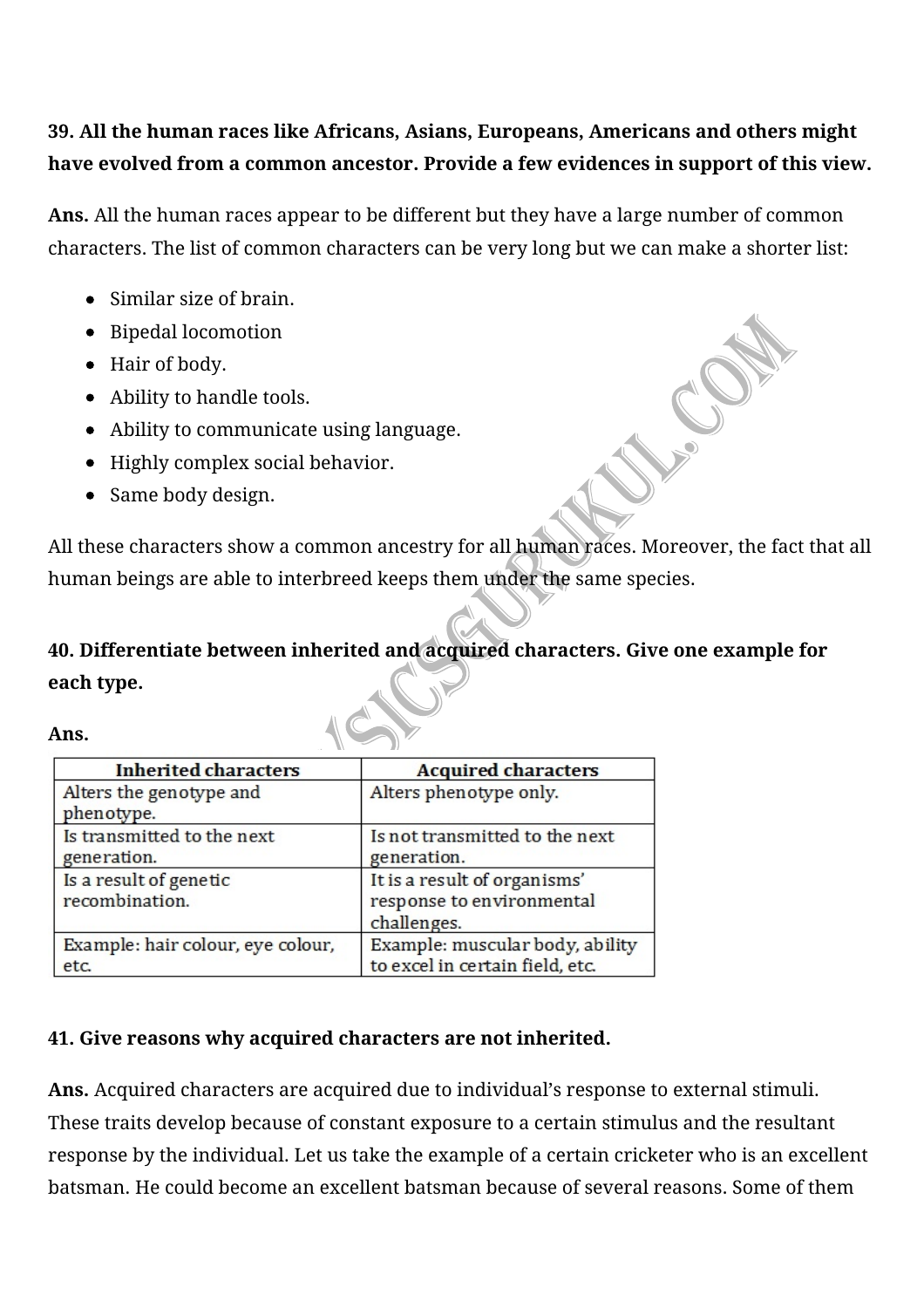could be; his keen interest in the game, timely support from his family and friends, proper coaching at the right age and timely selection in the cricket team. All the cricketing ability could be acquired by him because of the way he responded to all the challenges and opportunity. But this does not mean that the son of this cricketer would become an excellent cricketer; because cricketing ability is not an inheritable character.

In fact, acquired characters just alter the phenotype of an individual. It has no effect on genotype. A character can only be inheritable when it changes the genotype of individual. Hence, acquired characters are not inherited.

## **42. Evolution has exhibited a greater stability of molecular structure when compared** with morphological structures. Comment on the statement and justify your opinion.

Ans. The apparent structures in an organism, are termed morphological structures. Morphological structures can be easily seen by all us. Molecular structure is about the structure of biomolecules which are the integral components of organisms.

We see lot of diversity all around us. This diversity is possible because of diversity in morphological structures. This shows that morphological structures are least stable. Life which began as simple forms on the earth in now composed of many complex forms.

But despite all the evolution which have taken place through millions of years, the structure biomolecules remains the same. A DNA is same in a human and in a mouse. A protein has same structure in a bird and in a fungi. So, the molecular basis of life has not changed through all these years. This shows that evolution has exhibited a greater stability of molecular structure when compared with morphological structure.

### **43. In the following crosses write the characteristics of the progeny**

|     | <b>Cross</b>                         | <b>Progeny</b> |
|-----|--------------------------------------|----------------|
| (a) | $RRYY \times RRYY$                   |                |
|     | Round, Yellow Round, Yellow          |                |
| (b) | $RrYy \times RrYy$                   |                |
|     | Round, Yellow Round, Yellow          |                |
| (c) | rr yy × rr yy                        |                |
|     | Wrinkled, green wrinkled, green      |                |
| (d) | $RR$ YY $\times$ rr yy Round, yellow |                |
|     | wrinkled, green                      |                |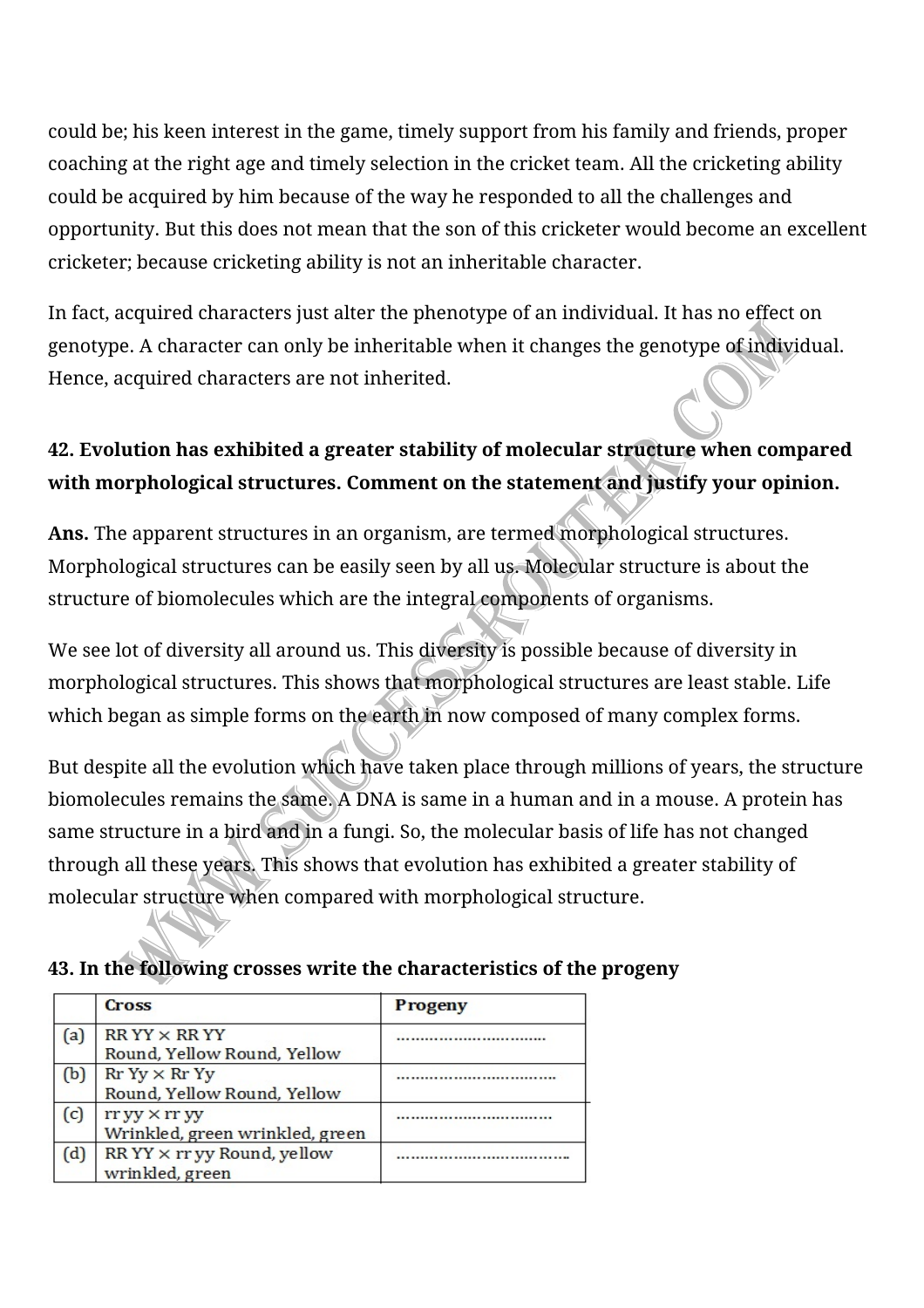### Ans. (a) Round yellow (RRYY)

(b) Round yellow (RRYY), Round yellow (RrYy), Round green (RRyy), Round green (Rryy), wrinkled yellow (rrYY), wrinkled yellow (rrYy), wrinkled green (rryy).



# 44. Study the following cross and showing self-pollination in  $F_1$ , fill in the blank and

### answer the question that follows

| Parents        | RRYY          | ×        | rrvy            |
|----------------|---------------|----------|-----------------|
|                | Round, Yellow | $\times$ | wrinkled, green |
| F <sub>1</sub> | RrYv          | $\times$ |                 |
|                | Round, yellow |          |                 |

Ans. RrYy (refer to the above Punette Square)

### 45. In question 44, what are the combinations of character in the  $F_2$  progeny? What are

**their ratios?**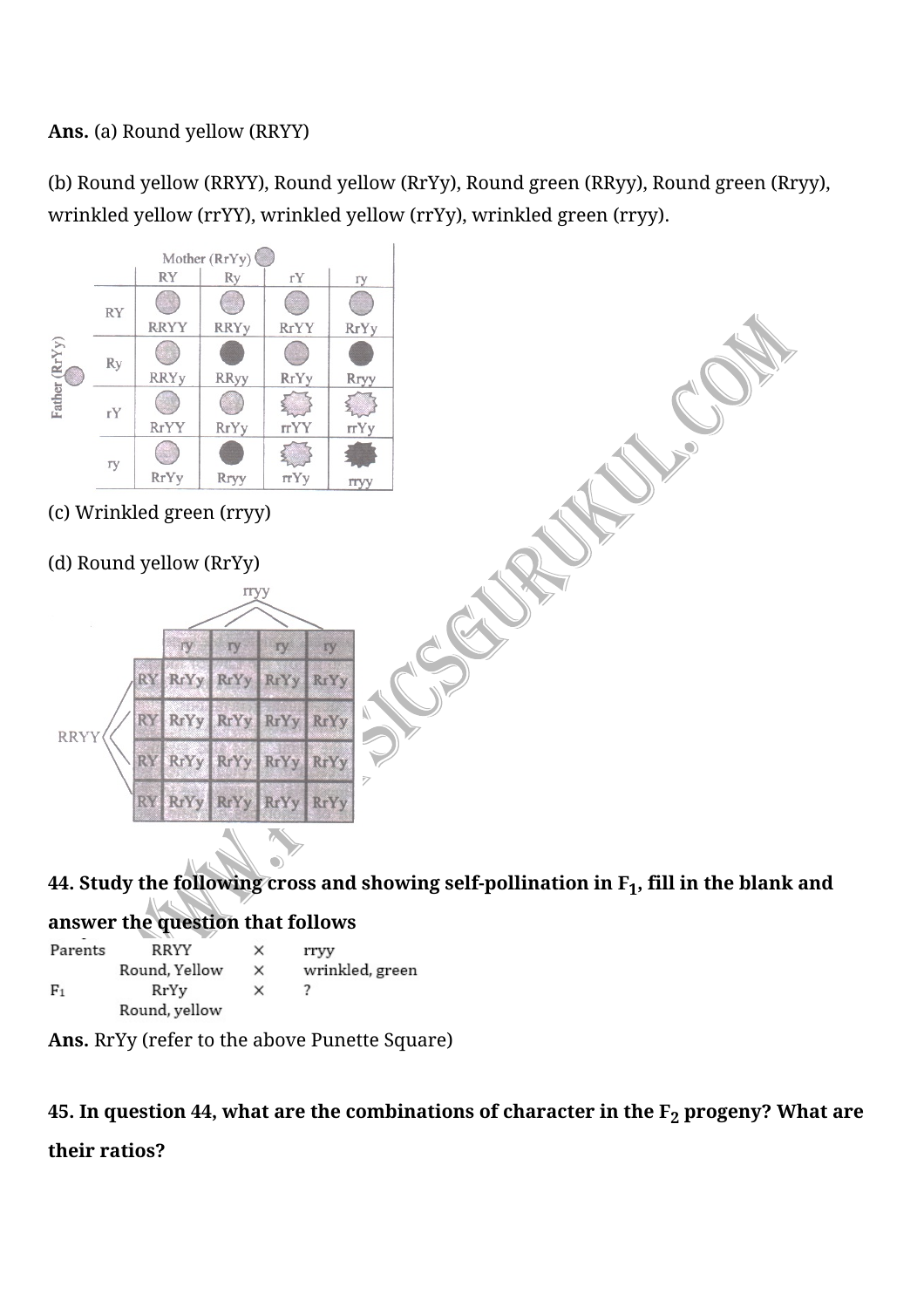Ans. Round yellow (RRYY), Round yellow (RrYy), Round green (RRyy), Round green (Rryy), wrinkled yellow (rrYY), wrinkled yellow (rrYy), wrinkled green (rryy). This can be shown by following Punette Square:



### **46. Give the basic features of the mechanism of inheritance.**

Ans. (i) Characters are controlled by genes.

(ii) Each gene controls one character

(iii) There may be two or more forms of the gene

(iv) One form may be dominant over the other

(v) Genes are present on chromosomes

(vi) An individual has two forms of the gene whether similar or dissimilar

(vii) The two forms separate at the time of gamete formation

(viii) The two forms are brought together in the zygote.

# 47. Give reasons for the appearance of new combinations of characters in the  $F_2$ **progeny.**

**Ans.** During Mendel's experiment with dihybrid cross, it was seen that all the plants in  $F_1$ generation produced round and yellow seeds. However, in  $F_2$  generation, phenotypes of